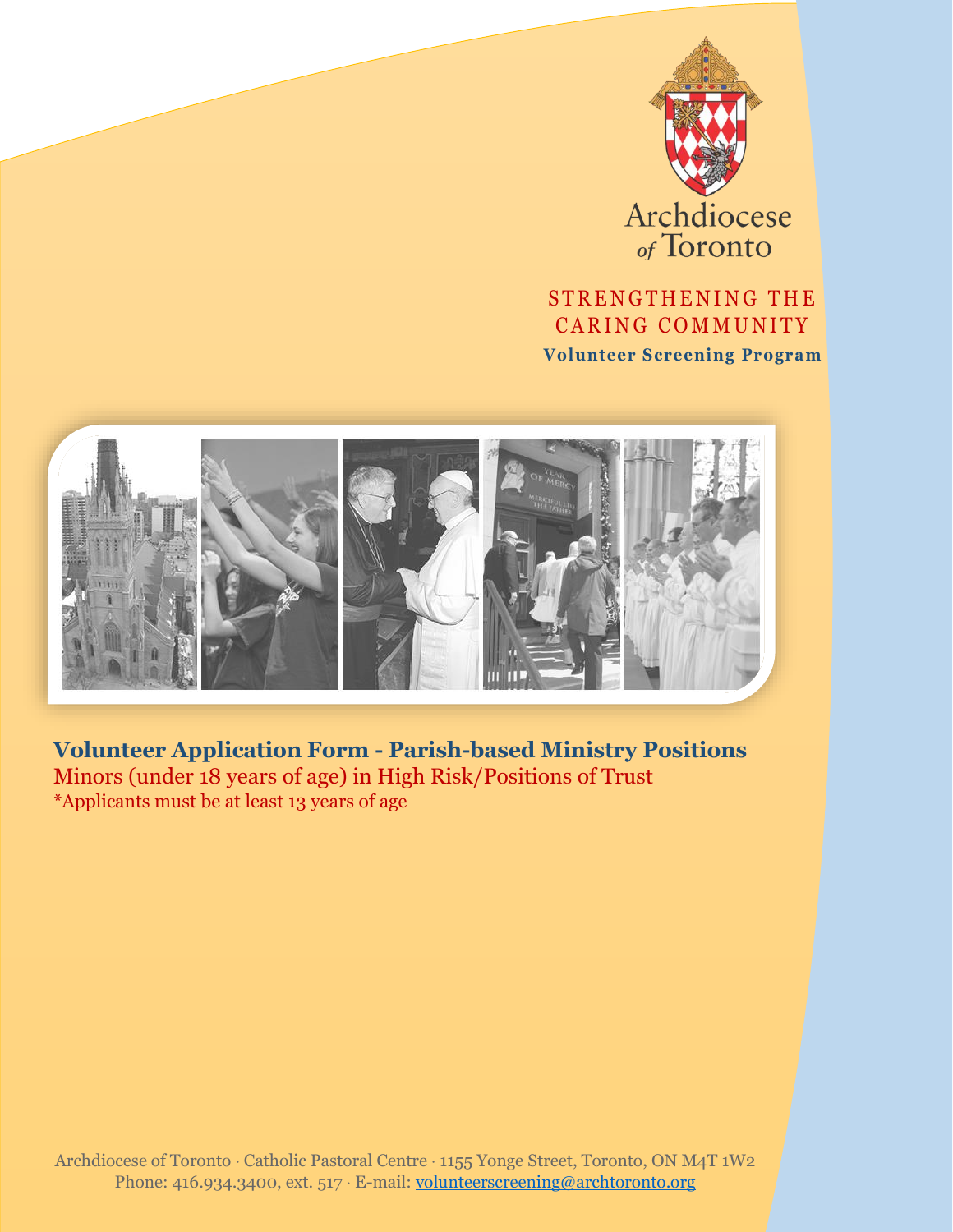# **Volunteer Contact Information:**

### **PLEASE COMPLETE AND RETURN THIS FORM TO THE PARISH OFFICE.**

A representative from the parish screening committee or parish office will contact you to arrange an in-person interview at the parish (if applicable).

| Applicant's Legal Name: 1996. [19] Applicant's Legal Name: 1997. [19] Applicant's Legal Name: 1997. [19] Applicant of the United States of the United States of the United States of the United States of the United States of                                                                                                                                                                                                                                                                                                                                                                                                                   |  |  |  |
|--------------------------------------------------------------------------------------------------------------------------------------------------------------------------------------------------------------------------------------------------------------------------------------------------------------------------------------------------------------------------------------------------------------------------------------------------------------------------------------------------------------------------------------------------------------------------------------------------------------------------------------------------|--|--|--|
|                                                                                                                                                                                                                                                                                                                                                                                                                                                                                                                                                                                                                                                  |  |  |  |
|                                                                                                                                                                                                                                                                                                                                                                                                                                                                                                                                                                                                                                                  |  |  |  |
|                                                                                                                                                                                                                                                                                                                                                                                                                                                                                                                                                                                                                                                  |  |  |  |
|                                                                                                                                                                                                                                                                                                                                                                                                                                                                                                                                                                                                                                                  |  |  |  |
|                                                                                                                                                                                                                                                                                                                                                                                                                                                                                                                                                                                                                                                  |  |  |  |
|                                                                                                                                                                                                                                                                                                                                                                                                                                                                                                                                                                                                                                                  |  |  |  |
|                                                                                                                                                                                                                                                                                                                                                                                                                                                                                                                                                                                                                                                  |  |  |  |
| Please indicate preferred dates/times that you are available:                                                                                                                                                                                                                                                                                                                                                                                                                                                                                                                                                                                    |  |  |  |
| □ Saturday Time: □ Tuesday Time: □ Friday: □ Tuesday Time: □ Friday:                                                                                                                                                                                                                                                                                                                                                                                                                                                                                                                                                                             |  |  |  |
| □ Sunday Time: □ Wednesday Time: □                                                                                                                                                                                                                                                                                                                                                                                                                                                                                                                                                                                                               |  |  |  |
| $\Box$ Monday Time: $\Box$ Thursday Time:                                                                                                                                                                                                                                                                                                                                                                                                                                                                                                                                                                                                        |  |  |  |
| I certify that the information provided on this Volunteer Application Form is true and complete. I<br>understand that this information will remain confidential and is property of the Parish. As well, I<br>understand that my name and phone number will be given to the appropriate Ministry<br>Coordinator/Leader so that he/she may contact me. If selected for a ministry position, I agree to<br>keep confidential any information that I may come across regarding the affairs of this parish, its<br>clergy, other volunteers, and parishioners, unless otherwise directed by law or by authorities from<br>the Archdiocese of Toronto. |  |  |  |
|                                                                                                                                                                                                                                                                                                                                                                                                                                                                                                                                                                                                                                                  |  |  |  |
| Parent/Guardian Signature: 2008 2010 2020 2021 2022 2022 2023 2024 2022 2022 2023 2024 2022 2023 2024 2022 20                                                                                                                                                                                                                                                                                                                                                                                                                                                                                                                                    |  |  |  |

٦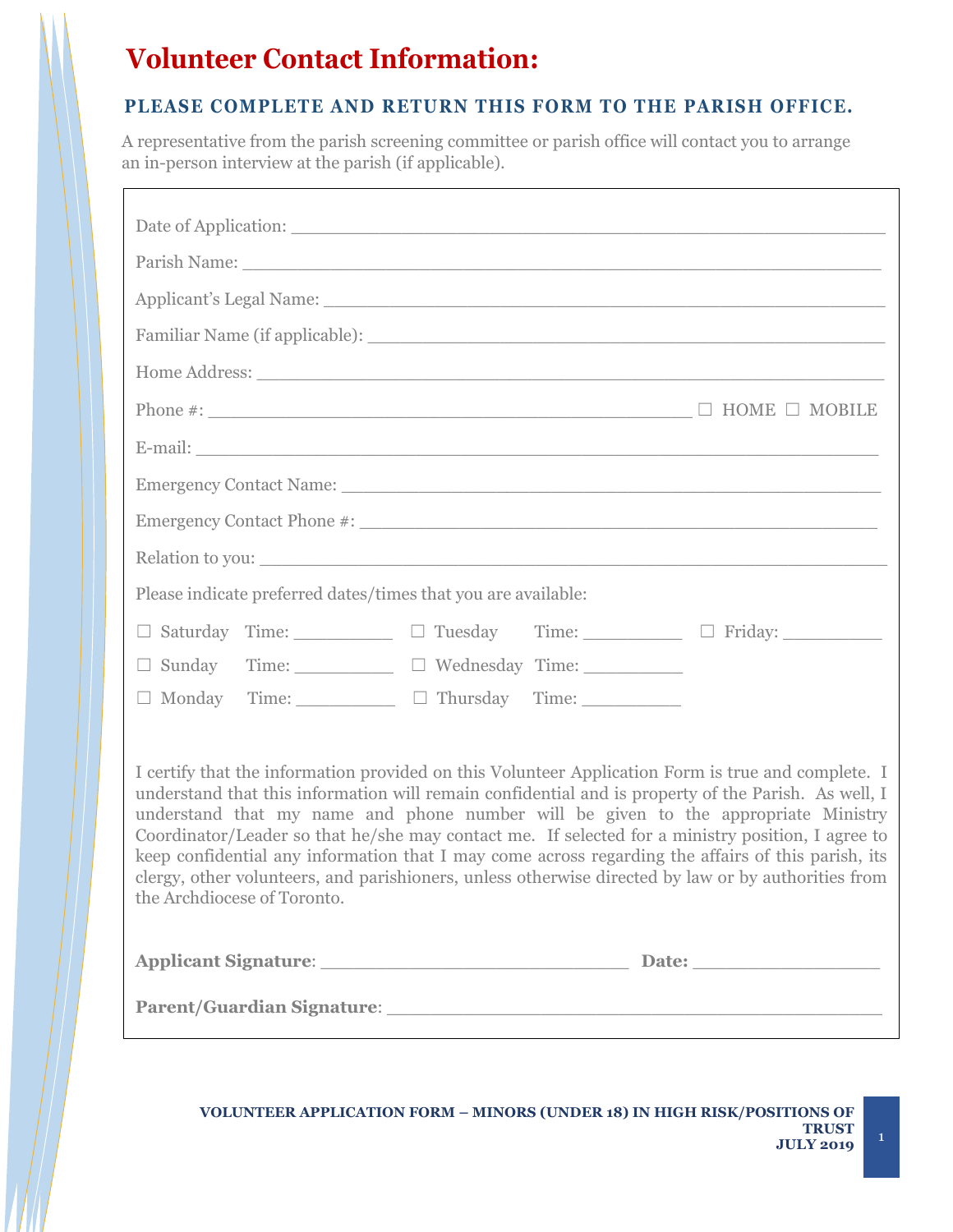# **Parent/Guardian Consent:**

Parent/Guardian consent is required prior to a minor volunteering in a parish-based ministry. *Please read and sign below.*

| I give my permission for <i>(Name of applicant)</i>                                                                                                                                                                                                                                                                                                            | to volunteer                                                                                                                                                                                                                   |  |
|----------------------------------------------------------------------------------------------------------------------------------------------------------------------------------------------------------------------------------------------------------------------------------------------------------------------------------------------------------------|--------------------------------------------------------------------------------------------------------------------------------------------------------------------------------------------------------------------------------|--|
| (Name of parish)<br>for him/her. I understand that he/she is to participate as a parish volunteer and will be expected to<br>comply with the Strengthening the Caring Community Guidelines for Parish Volunteers and to be                                                                                                                                     |                                                                                                                                                                                                                                |  |
| faithful in honouring his/her volunteer commitments.<br>I also understand that should he/she fail to comply with the Strengthening the Caring Community<br>Guidelines for Parish Volunteers or fail to keep a commitment without giving adequate advance                                                                                                       |                                                                                                                                                                                                                                |  |
| notice, his/her participation may be re-evaluated. I understand the contents of this Volunteer<br>Application Form. In the event that the parish has an activity or excursion off of parish property, I<br>understand that a separate consent form will be provided with details of the location of the event and<br>parent/guardian consent will be required. |                                                                                                                                                                                                                                |  |
| <b>Print Name:</b>                                                                                                                                                                                                                                                                                                                                             |                                                                                                                                                                                                                                |  |
|                                                                                                                                                                                                                                                                                                                                                                |                                                                                                                                                                                                                                |  |
| Signature: Signature:                                                                                                                                                                                                                                                                                                                                          | Date: the contract of the contract of the contract of the contract of the contract of the contract of the contract of the contract of the contract of the contract of the contract of the contract of the contract of the cont |  |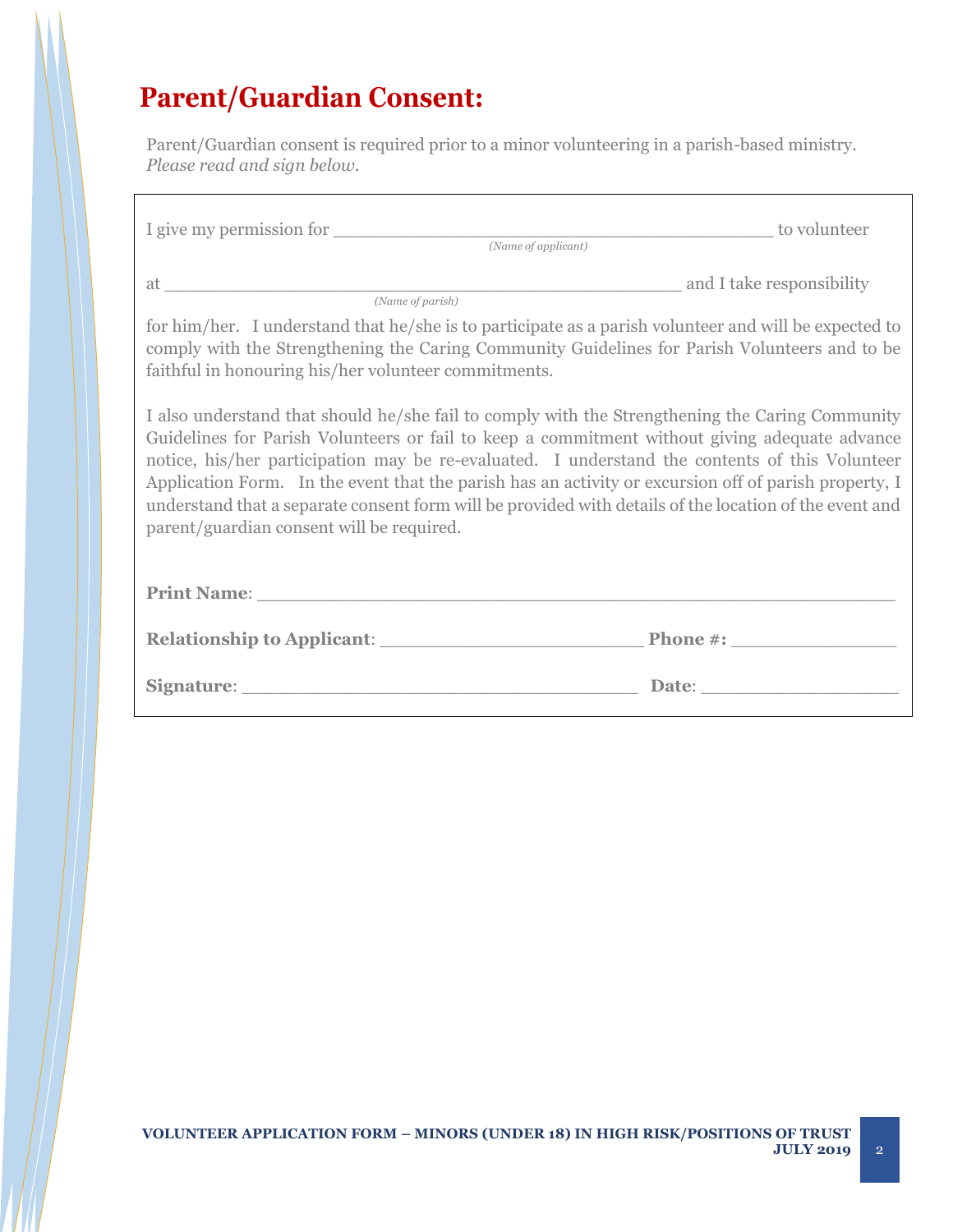# **Parish-based Volunteer Ministry Positions:**

Under guiding legislation in Ontario concerning Best Practices for public safety and risk management, any person in a position of trust requires high-risk screening prior to volunteer participation.

### **Positions of Trust include:**

- Those involving contact with vulnerable persons: children, youth, elderly persons or persons with disabilities
- Those where added responsibilities involve access to keys/security codes to the parish facilities, access to funds (handling money), or access to confidential information

### **Prior to participation in ministry positions listed below**, applicants are required to:

- Attend an in-person interview
- Provide 3 references in good standing

#### **Notes**:

In accordance with special conditions under the Youth & Criminal Justice Act, youth files are sealed in Canada, therefore we cannot request minors under 18 years of age to obtain a Police Information Check.

At the age of 18, volunteers who have participated as a minor under 18 years of age in a high risk/position of trust ministry **must** complete a Police Information Check to remain in the ministry.



### **CHECK ALL POSITIONS THAT YOU ARE INTERESTED IN BELOW.**

## **HIGH RISK MINISTRY POSITIONS**

- $\Box$  Childcare/Babysitting
- ☐ Core Team Member (Lifeteen, EDGE, Youth Ministry, Steubenville Youth Conference)
- $\Box$  Liturgy of the Word with Children Helper
- □ Parish Prayer Group Member
- ☐ Parish Office Assistant
- $\Box$  Religious Education Assistant
- ☐ Totus Tuus Camp Volunteer
- $\Box$  Youth Ministry Volunteer Helper
- $\Box$  Other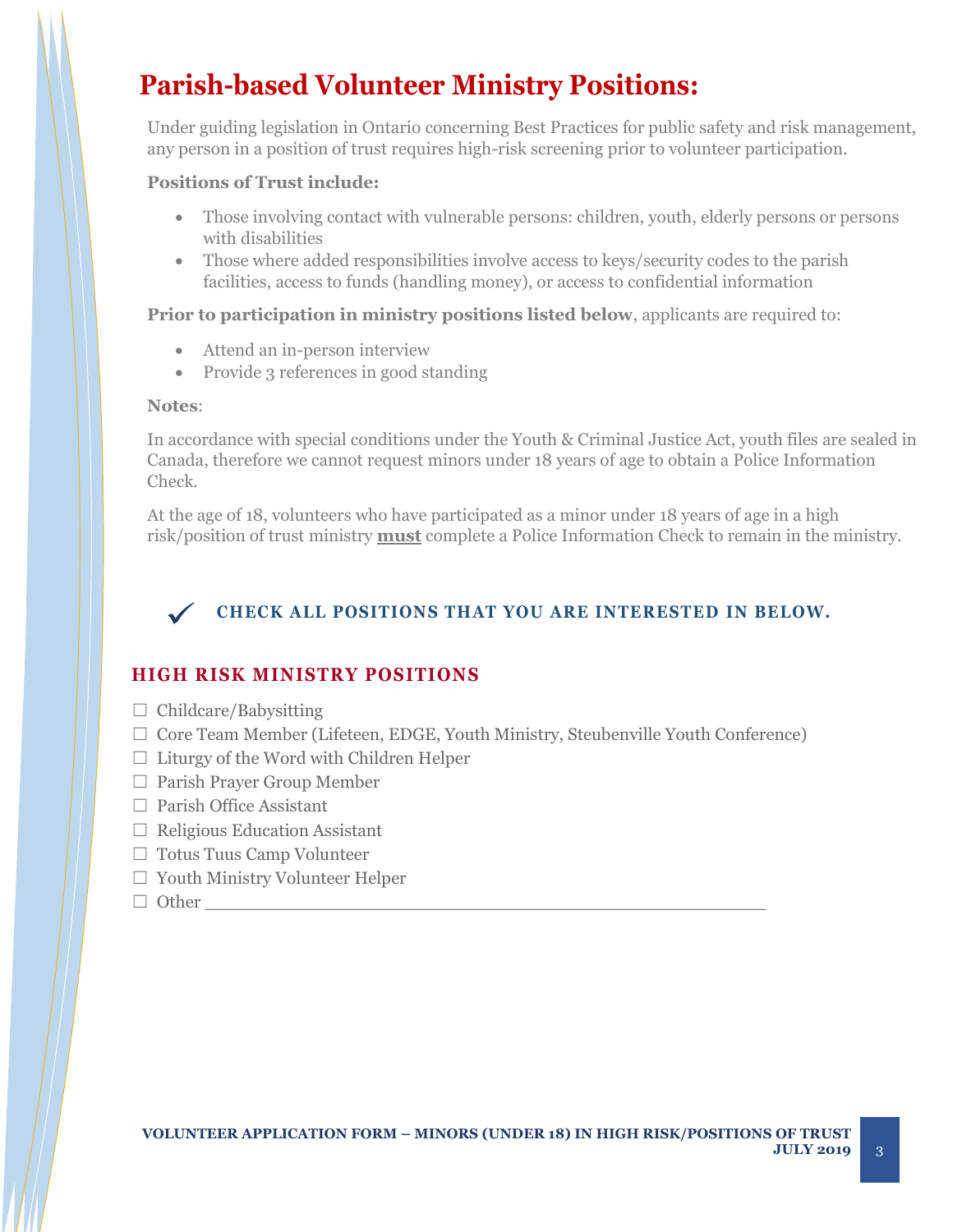### **EXEMPTION POLICY FOR LONG-STANDING VOLUNTEERS** (*For Parish Use Only*)

| $\Box$ This individual has been exempted from completing Interview Procedures (Step 5),   |
|-------------------------------------------------------------------------------------------|
| Reference Check Procedures (Step 6) and the Pre-Screening Questionnaire for the following |
| reason(s) (Check all that apply):                                                         |

- $\Box$  Has known the Pastor for three or more years.
- $\Box$  Has been involved in ministries at this parish in a continuous manner for 3 or more years with no incidents to date.

| <b>Pastor's Signature:</b> |  |
|----------------------------|--|
|----------------------------|--|

**Participarticle**:  $\blacksquare$ 

## **References: PLEASE PROVIDE THREE REFERENCES BELOW.**

A representative from the parish screening committee or parish office will contact your references via phone, email or letter.

Members of Clergy, Parish Screening Committee, or Parish Office Representatives from this parish **may not** be listed as this is considered a conflict of interest. References may include friends, professionals, teachers, coaches, colleagues and up to one family member.

| Reference #1:    |                                            |
|------------------|--------------------------------------------|
|                  |                                            |
|                  |                                            |
|                  | $\Box$ HOME $\Box$ OFFICE $\Box$ MOBILE    |
|                  |                                            |
| Relation to you: |                                            |
| Reference #2:    |                                            |
|                  |                                            |
|                  |                                            |
|                  |                                            |
|                  |                                            |
| Relation to you: |                                            |
| Reference #3:    |                                            |
| Name: Name:      |                                            |
|                  |                                            |
| Phone $\#$ :     | HOME $\Box$ OFFICE $\Box$ MOBILE<br>$\Box$ |
|                  |                                            |
| Relation to you: |                                            |